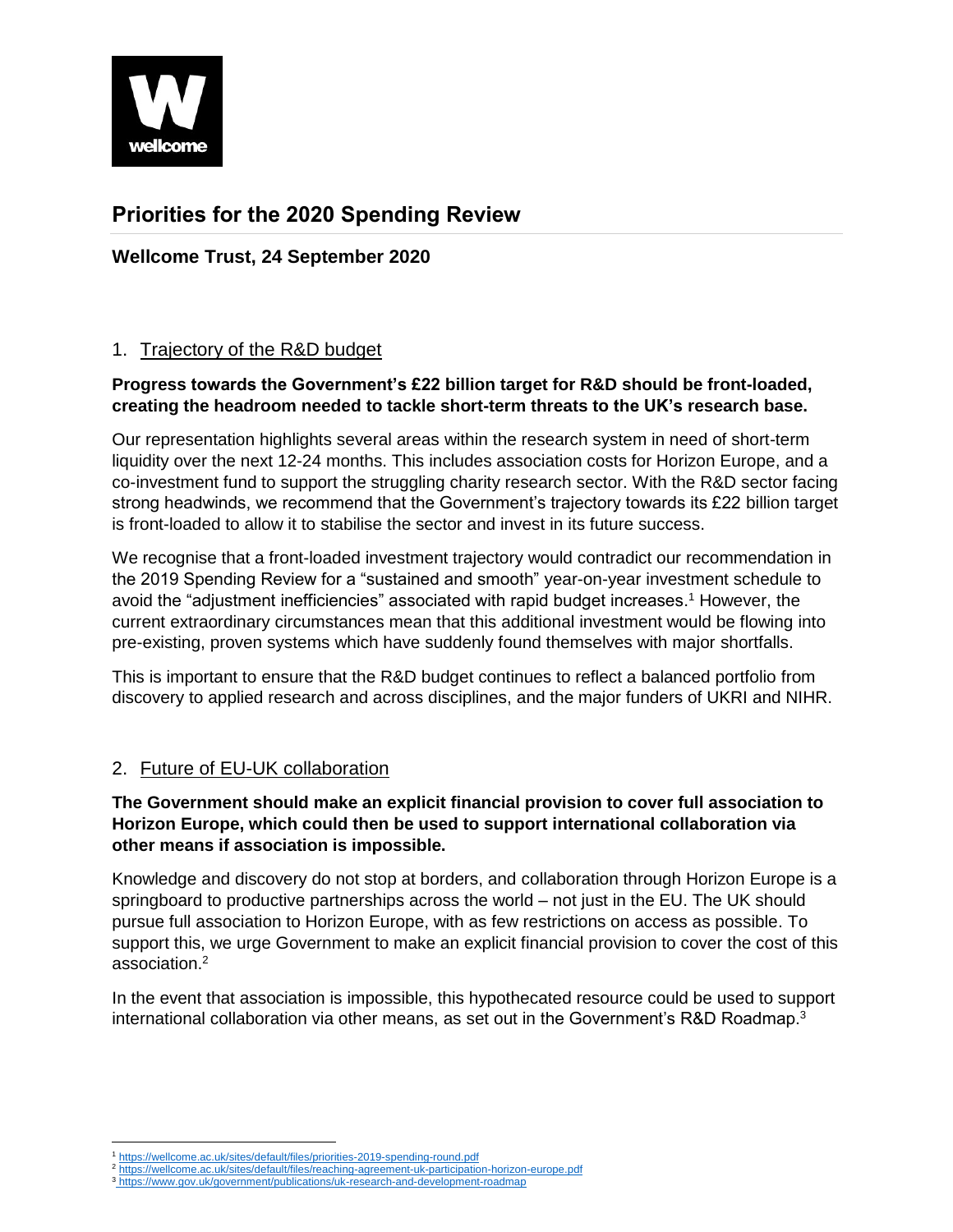#### **The cost of Horizon Europe association should be phased into the R&D budget to avoid cancelling out yearly increases in the allocations.**

Association to Horizon Europe would be a significant, multi-year financial commitment from the UK. The exact figure depends on variables including GDP data, exchange rates and administration fees, but we estimate this could total  $\sim$ £1.9 billion in the first year of association.

Government recently announced a welcome £1.6 billion increase to the BEIS R&D budget in 2020/21, and we hope to see similar ambitious increases in subsequent years. To avoid cancelling out this 2020/21 increase, and potentially undermining future increases, we recommend that Horizon Europe association costs are phased into the R&D budget. This would avoid slowing down the ambitious trajectory of the R&D budget, even if in the longer-term the costs of association are met from within the Government's £22 billion R&D investment target.

# 3. Life Sciences-Charity Partnership Fund

# **The Government should allocate £310m of new resource in 2020/21 towards a coinvestment scheme with charities to help bridge the sector's projected R&D spending gap.**

The pandemic has seen charities' income plummet. As the UK went into lockdown charity shops were closed, fundraising events were cancelled, and donations fell. Members of the Association of Medical Research Charities (AMRC) are reporting a 37% loss in fundraising income, posing an existential threat to the research they fund across the UK.

We lend our full support to AMRC's call for a Life Sciences-Charity Partnership Fund.<sup>4</sup> This coinvestment scheme would provide a level of matched funding from Government for future charity research over the next three years. This would require at least £310m from Government in 2020/21 to bridge the funding gap, helping to preserve charities' vital and unique contribution to the UK's society and economy. We believe this investment should come in addition to the existing R&D allocations for 2020/21, to avoid merely shifting the burden within the system.

# 4. Fixing the fundamentals of the research system for a stronger future

The ambitions set out in the BEIS R&D Roadmap should be matched with flexible funding to allow the R&D system to adopt a stronger post-COVID-19 operating model. The COVID-19 pandemic has placed major strain on the R&D system and highlighted its fragilities.

A priority for the R&D budget is to transition a resilient, financially-stable operating model that also supports the much-needed culture change described in the BEIS R&D Roadmap.

## **Quality-Related (QR) funding and its devolved equivalents should expand as part of the Government's plan to substantially increase R&D funding by 2025.**

Recent analysis from UKRI, Wellcome and others clearly demonstrates the role QR funding in delivering a dynamic R&D environment.<sup>5,6</sup> However, the unique nature of the UK's dual-funding system means that there is little data on the perfect balance of QR funding versus grants.

 $\overline{\phantom{a}}$ <https://www.amrc.org.uk/Blog/government-must-act-now-to-save-charity-funded-research>

<sup>5</sup> <https://www.ukri.org/files/policy/ukri-bf-programme-dual-support-use-of-qr-analysis-pdf/>

<sup>6</sup> <https://wellcome.ac.uk/sites/default/files/empowering-uk-universities-how-strategic-institutional-support-helps-research-thrive.pdf>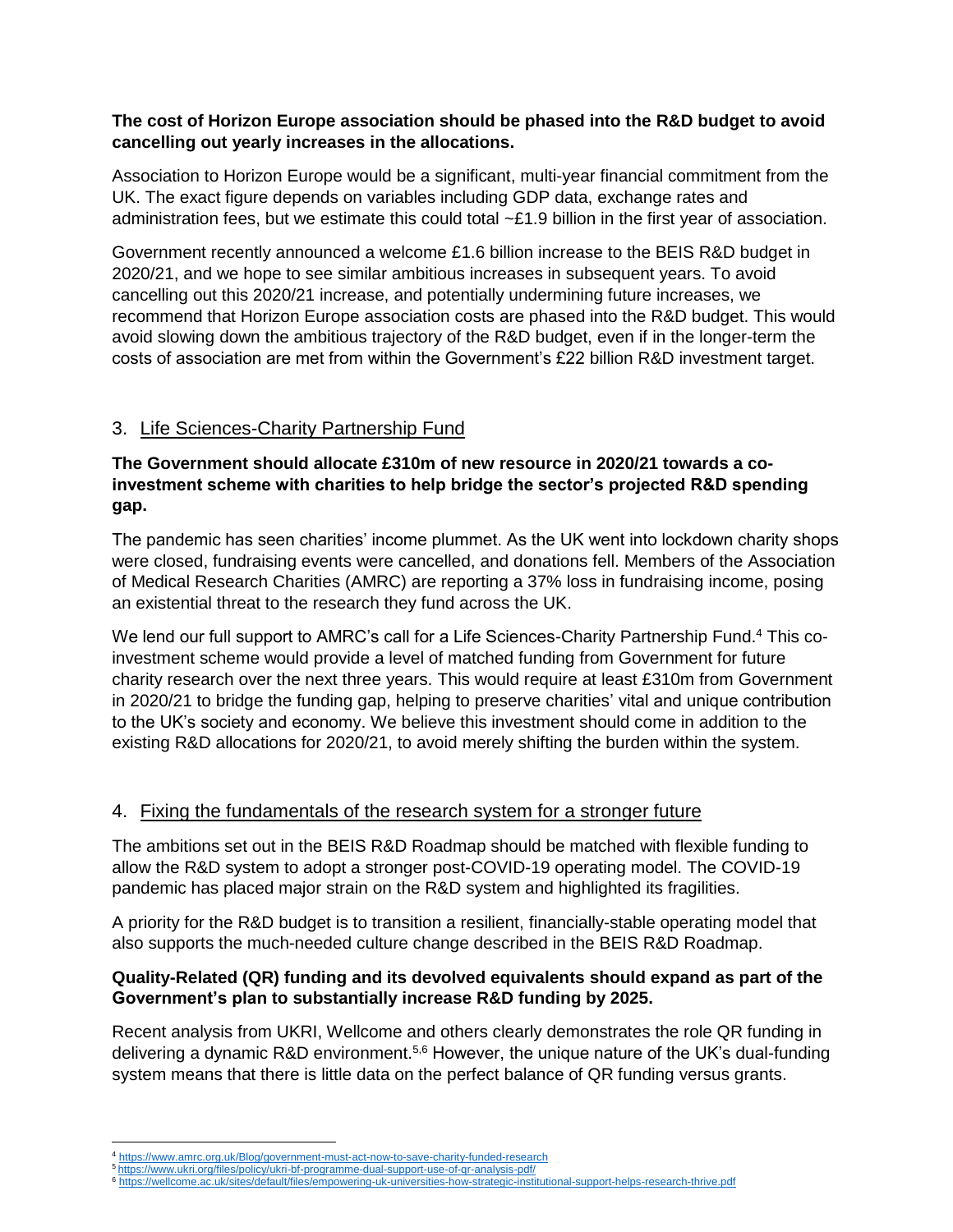In line with the Government's ambitions to build an innovative, evolving research system, we see justification to experiment with increasing QR allocations and evaluating the impact. There are clear examples of latent potential within the system, and we continue to view QR as an efficient means of devolving investment decision-making to front-line institutions.

## **The Charity Research Support Fund (CRSF) and its devolved equivalents should transition to an operating model where supply is indexed to demand.**

The CRSF and its devolved equivalents support charities to amplify the research impact of public donations. However, they operate on a fixed-pot funding model that has not kept pace with the times and funding levels have hardly varied during a period which has seen huge changes in charity investment. This inflexible model undermines the impact for charities, universities and the public purse. The CRSF model must be responsive to changing circumstances, and underpinned by sound logic.



As a medium-term goal, once the immediate charity funding crisis has been managed, Government should open a dialogue with those involved in the CRSF and its equivalents to explore alternative CRSF models. We believe that the supply of CRSF should be pegged to the 'demand' created by charity investment, allowing all partners to ensure that value-for-money is maintained in changing circumstances. An ambitious settlement would require all parties to agree a long-term, sustainable overheads rate that the CRSF should cover. Wellcome has experience of setting such a rate after recently updating our policy for funding R&D outside the UK.<sup>7</sup>

Establishing a stable, demand-led model could help the UK provide a uniquely attractive environment for charitable investment, potentially drawing in a greater share of globally-mobile philanthropy. This could help drive the UK towards its 2.4% of GDP investment target.

 $\overline{\phantom{a}}$ <sup>7</sup> <https://wellcome.ac.uk/grant-funding/guidance/overheads-policy>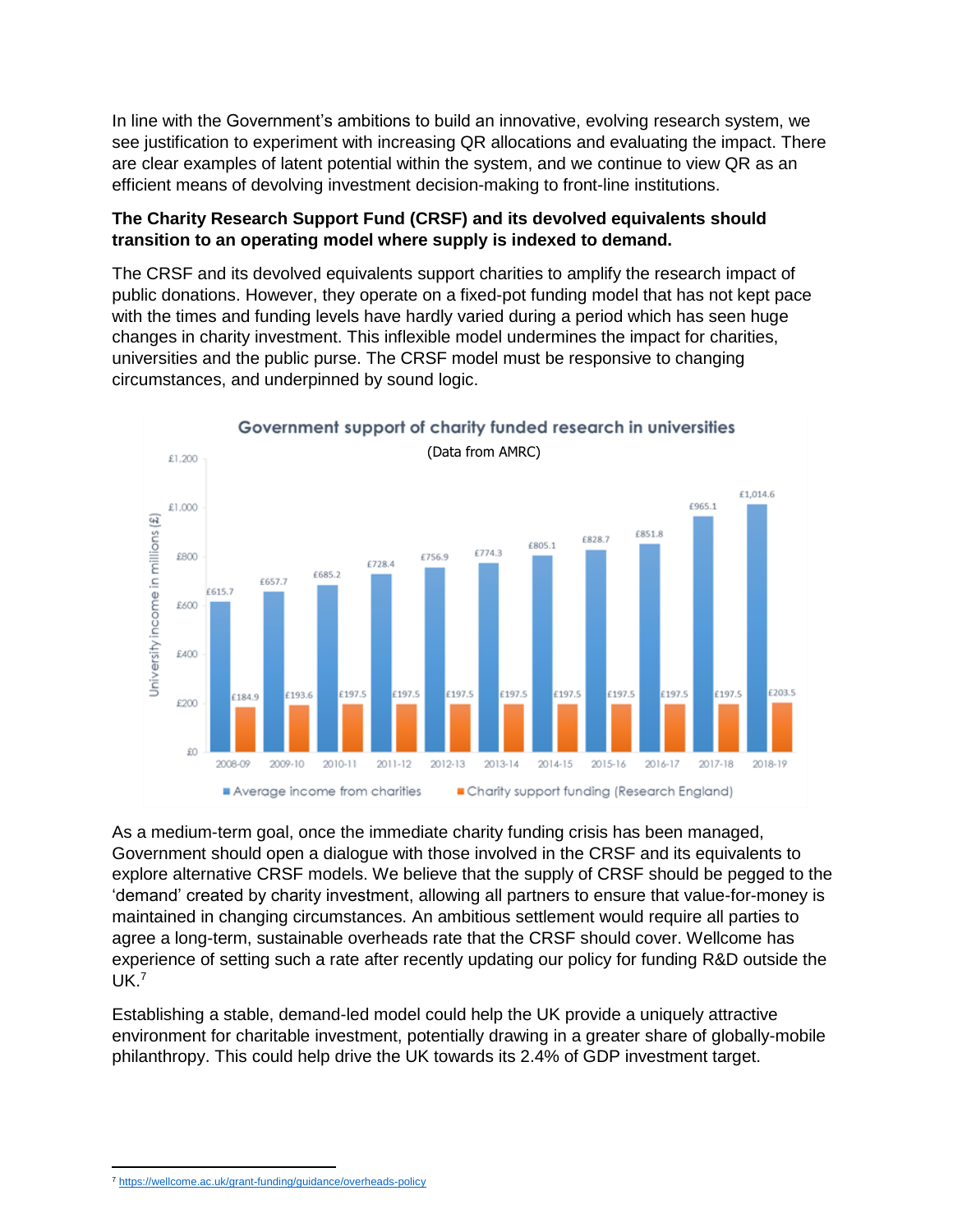## 5. Leading the global response to COVID-19

#### **To play a leading role in combatting COVID-19, the UK should make an additional one-off commitment of at least £1 billion towards the actions needed to end the pandemic.**

Stimulus spending has helped to mitigate COVID-19's economic impacts, but unless an effective treatment or vaccine is found and made available everywhere, the global economic situation will continue to deteriorate. The ACT Accelerator has the largest R&D portfolio in the world and is the only mechanism with the full range of products needed to end the pandemic.

There is a global effort to mobilise \$35 billion to develop and deliver the vaccines, diagnostics and treatments needed. To play a leading role, the UK should commit at least a further £1 billion of funding, in addition to the £388 million already pledged to the ACT Accelerator from the ODA budget. This contribution could buy 440 million vaccine doses, 75 million treatments courses or 140 million tests for low-income countries. The Wellcome team would be happy to discuss the modelling that sits behind these individualised donor country targets.

Mirroring the economic stimulus spending, this additional investment should be viewed as an extraordinary expense and be funded from outside the UK's current research budget.

## 6. Establishing Britain's new place in the world

#### **Protect and expand the UK's international leadership on global health through R&D, including through the ODA budget.**

The UK is beginning to fundamentally rethink its place in the modern world. As an inherently global endeavour, research will be affected by the UK's new global identity and may also be able to contribute towards shaping it.

If the Government's policies are geared towards a clear vision of what 'Global Britain' should mean in the context of research, they could pave the way for the UK's future as a 'global hub' for life sciences and a 'science superpower', as the 2019 Conservative manifesto envisages.

In the immediate-term, we urge Government to:

- Continue to spend Official Development Assistance (ODA) on research for global health challenges, while remaining committed to the 0.7% GNI target. This is important to support the continuation of initiatives such as the DHSC-led Fleming Fund to ensure surveillance capacity and capability on drug-resistant infections in low and middle income countries.
- Maintain high standards for the impact of UK aid by building the evidence base on the effective use of ODA with rigorous project evaluation and transparency on how ODAfunded research responds to low and middle income country priorities.

#### **Attract research talent to the UK by lowering the financial and administrative disincentives.**

The Government's Global Talent Visa represents a welcome improvement in the process of bringing research talent to the UK, but its impact will be limited without reforms to visa costs.